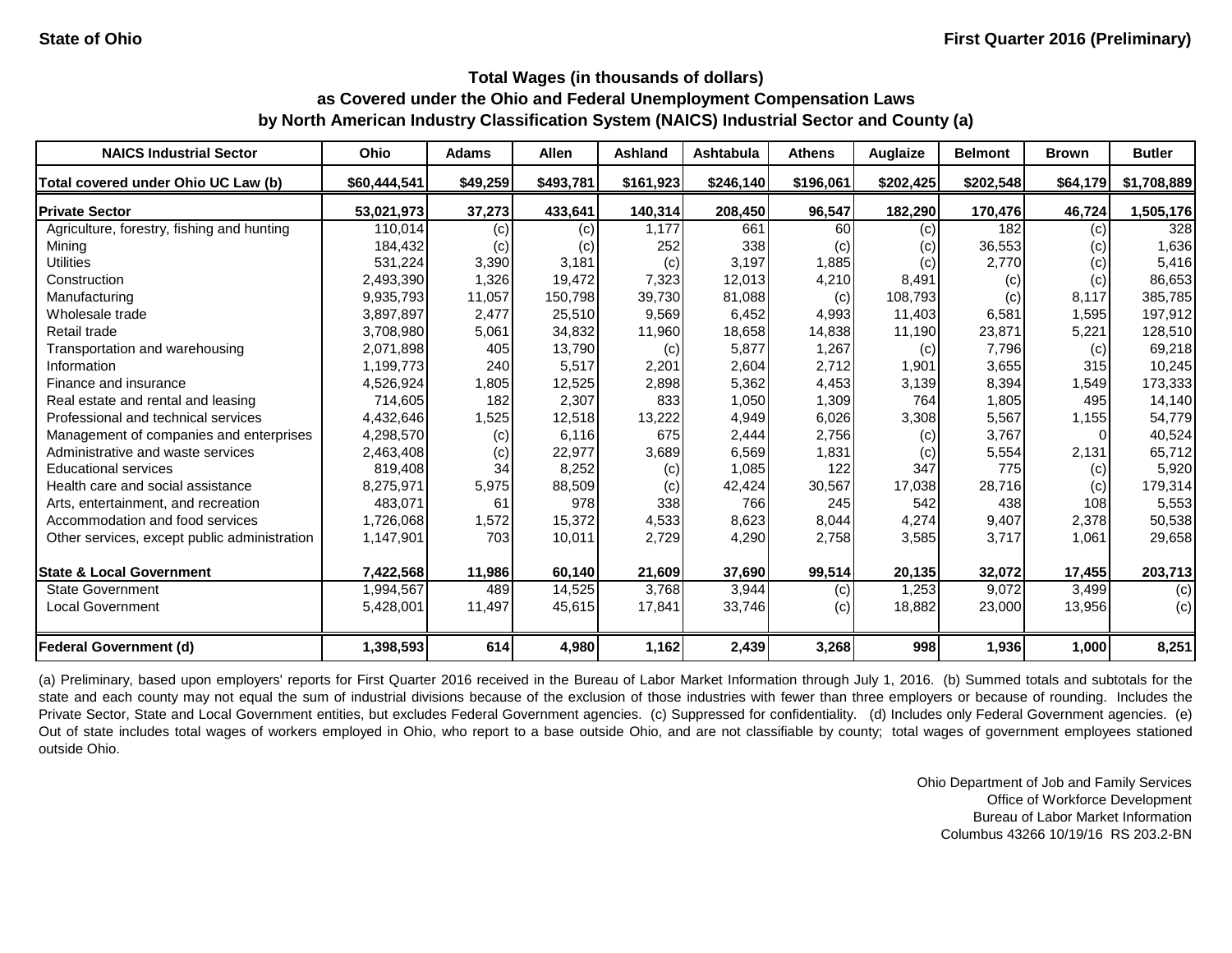| <b>NAICS Industrial Sector</b>               | Carroll  | Champaign | <b>Clark</b> | <b>Clermont</b> | <b>Clinton</b> | <b>Columbiana</b> | Coshocton | <b>Crawford</b> | Cuyahoga    | <b>Darke</b> |
|----------------------------------------------|----------|-----------|--------------|-----------------|----------------|-------------------|-----------|-----------------|-------------|--------------|
| Total covered under Ohio UC Law (b)          | \$53,642 | \$98,472  | \$426,112    | \$584,821       | \$168,893      | \$237,430         | \$93,838  | \$113,518       | \$9,314,694 | \$162,921    |
| <b>Private Sector</b>                        | 46,102   | 82,698    | 365,835      | 511,993         | 148,420        | 198,891           | 81,095    | 97,109          | 8,340,832   | 144,450      |
| Agriculture, forestry, fishing and hunting   | 53       | (c)       | 2,664        | (c)             | (c)            | 817               | 549       | (c)             | 997         | (c)          |
| Minina                                       | 1,440    | (c)       | 2,229        | (c)             | (c)            | 2,028             | 858       | (c)             | 4,619       | (c)          |
| <b>Utilities</b>                             | 921      | (c)       | (c)          | 6,822           | (c)            | 2,255             | 9,949     | (c)             | 34.860      | 1,172        |
| Construction                                 | 7,303    | 2,272     | 9,120        | 32,869          | 1,995          | 9,888             | 2,993     | 3,473           | 286,937     | 8,292        |
| Manufacturing                                | 15,502   | 46,541    | 82,893       | 81.119          | 41,831         | 59,476            | 30,967    | 27,339          | 1,066,613   | 52,446       |
| Wholesale trade                              | 1,281    | (c)       | (c)          | 45,427          | (c)            | 10,327            | 1,033     | 5,153           | 570,107     | 11,930       |
| Retail trade                                 | 4,309    | 5,851     | 33,326       | 61,254          | 10,318         | 24,399            | 7,063     | 7,750           | 412,729     | 11,253       |
| Transportation and warehousing               | 4,135    | 2,130     | 24,810       | 29,594          | 42,654         | 10,964            | 2,140     | (c)             | 247,390     | 11,174       |
| Information                                  | 277      | 687       | 1,907        | 24,129          | 3,076          | 1,627             | 537       | 477             | 192,515     | 671          |
| Finance and insurance                        | 569      | 2,375     | 30,874       | 53,956          | 3,659          | 5,911             | 2,182     | 9,453           | 966,312     | 7,643        |
| Real estate and rental and leasing           | 1,146    | 483       | 3,502        | 7,839           | 703            | 1,475             | 584       | 259             | 169,160     | 647          |
| Professional and technical services          | 1,213    | (c)       | 8,900        | 35,320          | 2,870          | 3,917             | (c)       | 3,378           | 854,856     | (c)          |
| Management of companies and enterprises      | 0        | (c)       | 23,624       | 12,830          | 3,804          | 1,691             | (c)       | (c)             | 753,212     | (c)          |
| Administrative and waste services            | 589      | 2,032     | 10,122       | 21,061          | 3,532          | 8,788             | 1,391     | (c)             | 417,447     | 3,661        |
| <b>Educational services</b>                  |          | (c)       | 6,569        | 2,755           | (c)            | 990               | 429       | (c)             | 196,801     | 241          |
| Health care and social assistance            | 4,188    | (c)       | 72,433       | 53,684          | (c)            | 40,267            | 12,587    | (c)             | 1,620,620   | 20,373       |
| Arts, entertainment, and recreation          | 176      | 312       | 1,345        | 3,053           | 198            | 531               | 198       | 133             | 137,635     | 577          |
| Accommodation and food services              | 1,983    | 1,949     | 15,673       | 24,031          | 3,573          | 6,642             | 2,017     | 2,738           | 237,835     | 2,852        |
| Other services, except public administration | 1,019    | 1,215     | 15,152       | 15,400          | 2,225          | 6,899             | 1,421     | 1,723           | 170,189     | 2,017        |
| <b>State &amp; Local Government</b>          | 7,540    | 15,774    | 60,277       | 72,828          | 20,473         | 38,539            | 12,743    | 16,409          | 973,862     | 18,471       |
| <b>State Government</b>                      | 489      | 670       | 1,936        | 8,036           | 2,036          | 4,569             | 625       | 1,990           | 69,984      | 620          |
| <b>Local Government</b>                      | 7,051    | 15,104    | 58,341       | 64,792          | 18,437         | 33,970            | 12,118    | 14,419          | 903,878     | 17,851       |
| <b>Federal Government (d)</b>                | 463      | 701       | 8,212        | 6,082           | 2,148          | 10,042            | 879       | 937             | 309,529     | 1,256        |

(a) Preliminary, based upon employers' reports for First Quarter 2016 received in the Bureau of Labor Market Information through July 1, 2016. (b) Summed totals and subtotals for the state and each county may not equal the sum of industrial divisions because of the exclusion of those industries with fewer than three employers or because of rounding. Includes the Private Sector, State and Local Government entities, but excludes Federal Government agencies. (c) Suppressed for confidentiality. (d) Includes only Federal Government agencies. (e) Out of state includes total wages of workers employed in Ohio, who report to a base outside Ohio, and are not classifiable by county; total wages of government employees stationed outside Ohio.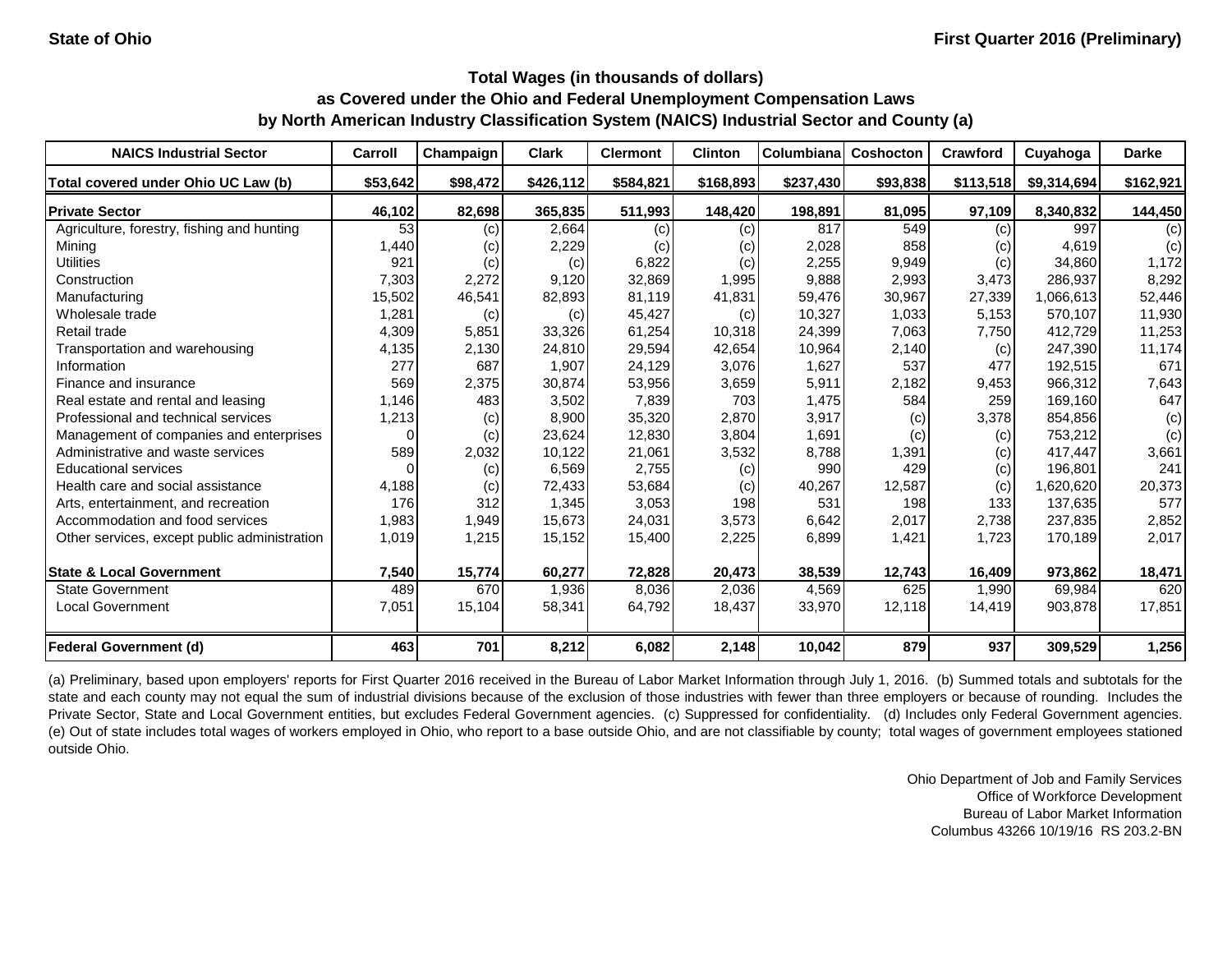| <b>NAICS Industrial Sector</b>               | <b>Defiance</b> | <b>Delaware</b> | Erie      | <b>Fairfield</b> | <b>Fayette</b> | <b>Franklin</b> | <b>Fulton</b> | Gallia   | Geauga    | Greene    |
|----------------------------------------------|-----------------|-----------------|-----------|------------------|----------------|-----------------|---------------|----------|-----------|-----------|
| Total covered under Ohio UC Law (b)          | \$166,972       | \$1,164,348     | \$309,097 | \$351,898        | \$92,494       | \$9,542,308     | \$168,804     | \$92,009 | \$317,001 | \$592,300 |
| <b>Private Sector</b>                        | 149,000         | 1,075,430       | 256,406   | 284,600          | 77,382         | 7,948,458       | 148,437       | 77,031   | 278,818   | 488,725   |
| Agriculture, forestry, fishing and hunting   | 1,982           | (c)             | (c)       | 530              | 727            | 3,667           | (c)           | (c)      | (c)       | (c)       |
| Mining                                       |                 | (c)             | (c)       | 256              | 0              | 4,043           | (c)           | (c)      | (c)       | (c)       |
| <b>Utilities</b>                             | (c)             | 2,464           | (c)       | 5,002            | (c)            | 139,322         | (c)           | 17,746   | (c)       | (c)       |
| Construction                                 | 2,979           | 36,134          | 10,387    | 19,665           | 2,979          | 328,251         | 8,008         | 1,644    | 20,260    | 14,921    |
| Manufacturing                                | 69,710          | 95,662          | 77,046    | 48,644           | 19,043         | 561,011         | 81,065        | 6,842    | 90,111    | 45,770    |
| Wholesale trade                              | (c)             | 39,591          | 12,820    | 11,215           | (c)            | 458,031         | 8,654         | 879      | 27,061    | 14,045    |
| Retail trade                                 | 14,289          | 75,738          | 26,485    | 40,532           | 12,612         | 508,818         | 10,023        | 8,794    | 28,518    | 57,082    |
| Transportation and warehousing               | 5,621           | 28,728          | (c)       | 8,840            | 11,812         | 531,370         | (c)           | 1,874    | (c)       | (c)       |
| Information                                  | 2,036           | 12,140          | 3,084     | 2,626            | 443            | 271,761         | 534           | 657      | 1,463     | 7,844     |
| Finance and insurance                        | 8,486           | 158,328         | 8,983     | 8,310            | 6,997          | 1,124,872       | 3,726         | 4,251    | 9,743     | 14,704    |
| Real estate and rental and leasing           | 603             | 7,250           | 1,853     | 3,584            | 494            | 136,712         | 610           | 240      | 2,258     | 6,727     |
| Professional and technical services          | 2,527           | 110,182         | 6,297     | 10,540           | 1,109          | 870,994         | 3,105         | (c)      | 12,485    | 157,588   |
| Management of companies and enterprises      | 665             | 312,852         | 3,422     | 3,343            | $\Omega$       | 811,281         | (c)           | (c)      | 3,354     | 11,220    |
| Administrative and waste services            | 4,186           | 41,211          | 5,829     | 22,346           | 2,035          | 429,238         | (c)           | 2,513    | 14,267    | 20,434    |
| <b>Educational services</b>                  | (c)             | 10,284          | 1,528     | 1,587            | (c)            | 130,277         | (c)           | (c)      | 4,653     | 18,037    |
| Health care and social assistance            | (c)             | 67,821          | 47,370    | 67,057           | (c)            | 1,067,082       | (c)           | (c)      | 35,723    | 68,181    |
| Arts, entertainment, and recreation          | 236             | 12,737          | 15,096    | 1,636            | 388            | 80,334          | 782           | 83       | 1,634     | 1,755     |
| Accommodation and food services              | 4,072           | 43,920          | 19,918    | 19,562           | 3,521          | 276,489         | 3,357         | 3,211    | 7,814     | 29,393    |
| Other services, except public administration | 2,686           | 18,583          | 4,693     | 9,326            | 824            | 214,906         | 1,894         | 2,171    | 9,472     | 8,910     |
| <b>State &amp; Local Government</b>          | 17,972          | 88,918          | 52,691    | 67,298           | 15,112         | 1,593,850       | 20,367        | 14,978   | 38,183    | 103,575   |
| <b>State Government</b>                      | 1,181           | 5,229           | 12,541    | 10,397           | 567            | 890,177         | 1,649         | 3,299    | 3,252     | (c)       |
| Local Government                             | 16,791          | 83,689          | 40,150    | 56,901           | 14,545         | 703,673         | 18,718        | 11,679   | 34,931    | (c)       |
| <b>Federal Government (d)</b>                | 1,007           | 3,081           | 3,345     | 3,314            | 546            | 222,670         | 1,026         | 781      | 1,195     | 280,152   |

(a) Preliminary, based upon employers' reports for First Quarter 2016 received in the Bureau of Labor Market Information through July 1, 2016. (b) Summed totals and subtotals for the state and each county may not equal the sum of industrial divisions because of the exclusion of those industries with fewer than three employers or because of rounding. Includes the Private Sector, State and Local Government entities, but excludes Federal Government agencies. (c) Suppressed for confidentiality. (d) Includes only Federal Government agencies. (e) Out of state includes total wages of workers employed in Ohio, who report to a base outside Ohio, and are not classifiable by county; total wages of government employees stationed outside Ohio.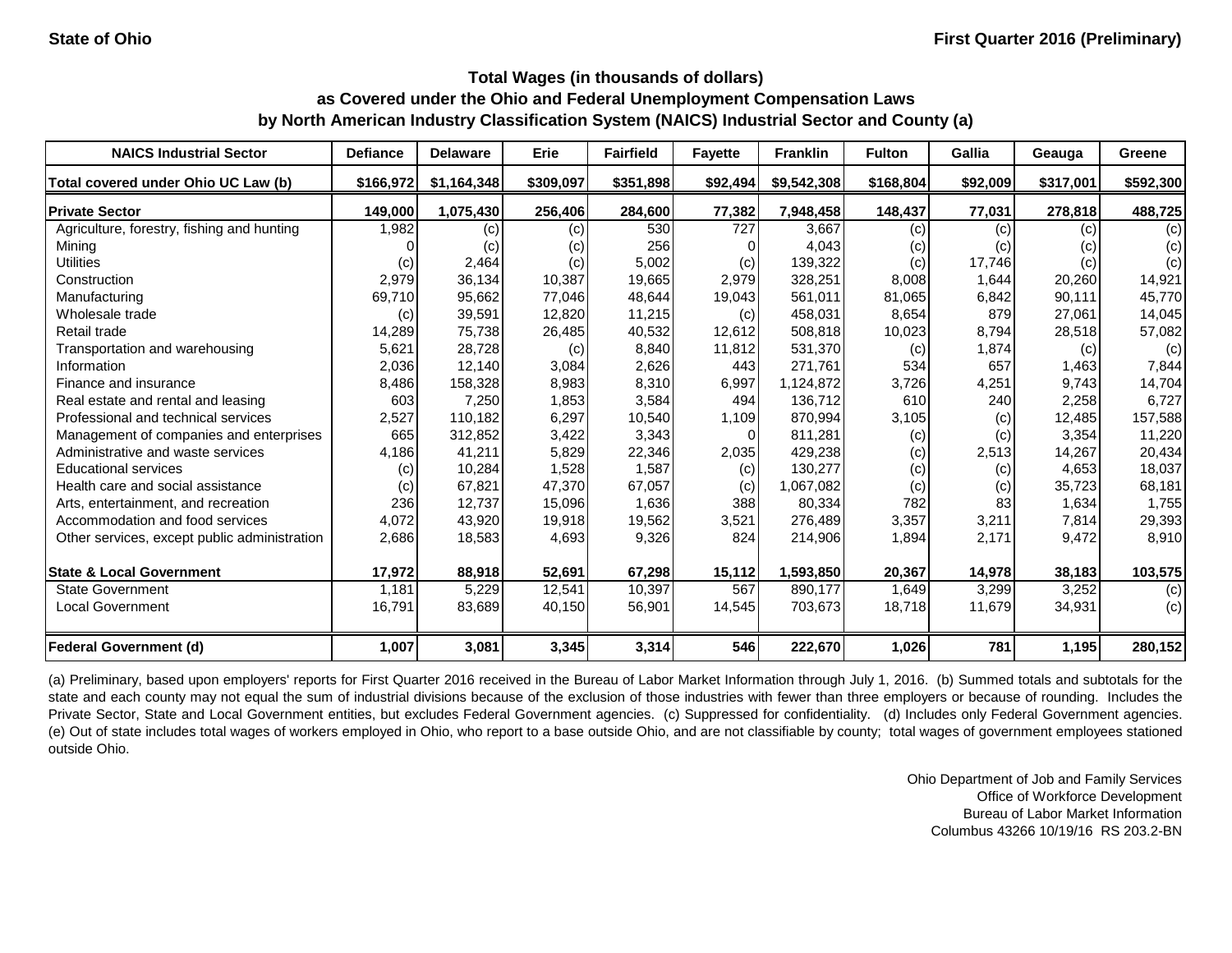| <b>NAICS Industrial Sector</b>               | <b>Guernsey</b> | <b>Hamilton</b> | <b>Hancock</b> | <b>Hardin</b> | <b>Harrison</b> | <b>Henry</b>               | <b>Highland</b> | <b>Hocking</b> | <b>Holmes</b> | Huron     |
|----------------------------------------------|-----------------|-----------------|----------------|---------------|-----------------|----------------------------|-----------------|----------------|---------------|-----------|
| Total covered under Ohio UC Law (b)          | \$134,658       | \$6,991,241     | \$583,996      | \$69,352      | \$32,325        | \$98,857                   | \$77,301        | \$50,742       | \$155,215     | \$177,720 |
| <b>Private Sector</b>                        | 114,228         | 6,490,768       | 552,831        | 57,285        | 26,943          | 80,905                     | 56,935          | 34,335         | 144,961       | 155,561   |
| Agriculture, forestry, fishing and hunting   | 191             | 1,592           | (c)            | 1.716         | (c)             | (c)                        | 286             | (c)            | 1,195         | (c)       |
| Minina                                       | 4,385           | 3.179           | (c)            |               | (c)             | $\left( \mathrm{c}\right)$ | 332             | (c)            | 706           | (c)       |
| <b>Utilities</b>                             | 1,160           | 27,211          | 2,171          | 921           | (c)             | (c)                        | 915             | 47             | 1,160         | (c)       |
| Construction                                 | 11,645          | 294,445         | 11,082         | 865           | 1,757           | 6,437                      | 2,794           | 2,249          | 18.544        | 14,499    |
| Manufacturing                                | 34,141          | 950,156         | 178,696        | 22,832        | 3,649           | 40,981                     | 16,752          | 9,863          | 64,439        | 63,007    |
| Wholesale trade                              | 4,973           | 431,538         | 17,658         | 2,889         | 2,209           | (c)                        | 1,648           | 1,016          | 7,681         | (c)       |
| Retail trade                                 | 10,478          | 290,924         | 26,606         | 4,729         | 1,213           | 5,183                      | 8,667           | 4,953          | 15,292        | 12,418    |
| Transportation and warehousing               | 4,595           | 127,394         | 64,344         | 1,958         | (c)             | 4,076                      | 1,070           | 383            | 8,100         | 8,056     |
| Information                                  | 667             | 188,532         | 3,292          | 287           | (c)             | 833                        | 674             | 407            | 618           | 1,287     |
| Finance and insurance                        | 2,309           | 681,944         | 8,322          | 2,212         | 404             | 2,957                      | 4,817           | 1,921          | 4,340         | 5,054     |
| Real estate and rental and leasing           | 678             | 98,256          | 3,318          | 256           | 642             | 588                        | 419             | 637            | 310           | 840       |
| Professional and technical services          | 5,704           | 708.326         | 21.110         | 1,018         | (c)             | 1,005                      | (c)             | 681            | (c)           | 2,572     |
| Management of companies and enterprises      | 560             | 887,592         | 118,661        |               | (c)             |                            | (c)             | $\Omega$       | (c)           | 1,307     |
| Administrative and waste services            | 1,603           | 253,245         | 11,299         | 312           | 407             | 1,064                      | 2,460           | 892            | 2,159         | 1,571     |
| <b>Educational services</b>                  | 257             | 93,651          | 11,741         | (c)           | $\Omega$        | 112                        | 162             | 261            | (c)           | 1,182     |
| Health care and social assistance            | 22,965          | 1,055,178       | 51,876         | (c)           | 3,023           | 10,288                     | 10,581          | 5,570          | (c)           | 25,714    |
| Arts, entertainment, and recreation          | 128             | 99,006          | 743            | 117           | 35              | 96                         | 246             | 84             | 200           | 684       |
| Accommodation and food services              | 6,027           | 180,631         | 13,820         | 2,581         | 523             | 1,622                      | 2,706           | 3,445          | 3,947         | 4,867     |
| Other services, except public administration | 1,764           | 117,969         | 7,619          | 963           | (c)             | 1,890                      | 1,028           | 1,189          | 2,059         | 3,166     |
| <b>State &amp; Local Government</b>          | 20,430          | 500,473         | 31,165         | 12,067        | 5,382           | 17,952                     | 20,366          | 16,407         | 10,254        | 22,159    |
| <b>State Government</b>                      | 6,557           | 106,755         | 2,737          | 482           | 674             | 536                        | 1,028           | 4,237          | 530           | 1,074     |
| <b>Local Government</b>                      | 13,873          | 393,718         | 28,428         | 11,585        | 4,708           | 17,416                     | 19,338          | 12,170         | 9,724         | 21,085    |
| <b>Federal Government (d)</b>                | 1,518           | 163,033         | 2,080          | 738           | 576             | 834                        | 1,066           | 468            | 738           | 1,491     |

(a) Preliminary, based upon employers' reports for First Quarter 2016 received in the Bureau of Labor Market Information through July 1, 2016. (b) Summed totals and subtotals for the state and each county may not equal the sum of industrial divisions because of the exclusion of those industries with fewer than three employers or because of rounding. Includes the Private Sector, State and Local Government entities, but excludes Federal Government agencies. (c) Suppressed for confidentiality. (d) Includes only Federal Government agencies. (e) Out of state includes total wages of workers employed in Ohio, who report to a base outside Ohio, and are not classifiable by county; total wages of government employees stationed outside Ohio.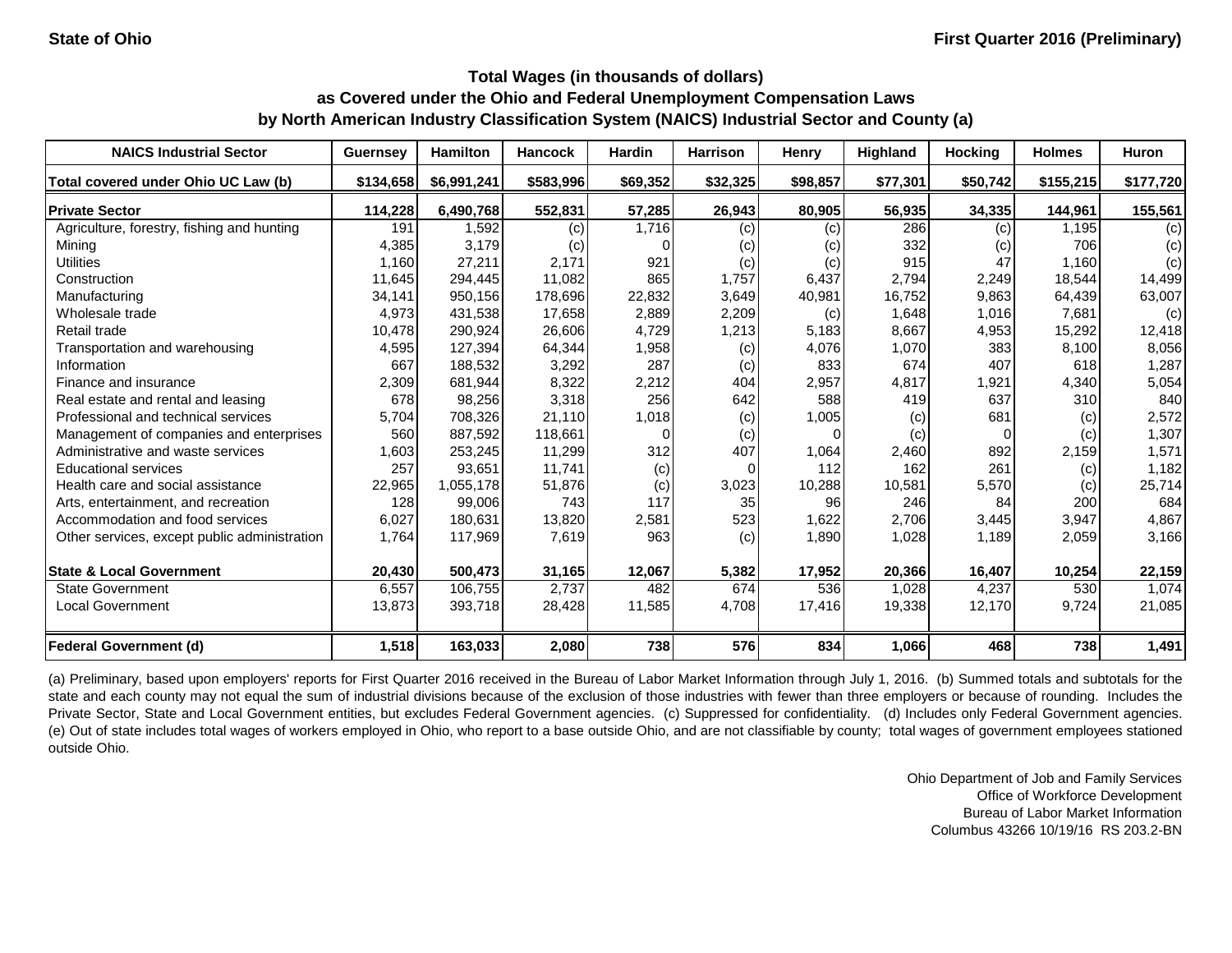| <b>NAICS Industrial Sector</b>               | <b>Jackson</b> | <b>Jefferson</b> | Knox      | Lake      | Lawrence  | Licking   | Logan     | Lorain    | Lucas       | <b>Madison</b> |
|----------------------------------------------|----------------|------------------|-----------|-----------|-----------|-----------|-----------|-----------|-------------|----------------|
| Total covered under Ohio UC Law (b)          | \$81,606       | \$191,082        | \$183,306 | \$995,904 | \$100,503 | \$511,172 | \$198,097 | \$935,342 | \$2,350,289 | \$165,470      |
| <b>Private Sector</b>                        | 68,231         | 165,582          | 160,621   | 881.086   | 73,744    | 431,942   | 179,042   | 792,085   | 2,035,779   | 128,575        |
| Agriculture, forestry, fishing and hunting   | 343            |                  | 971       | 4.074     | $\Omega$  | 6,685     | 743       | 6,939     | 1.304       | 1,613          |
| Mining                                       | 752            | 878              | 653       | 3,575     | (c)       | 1,098     | 378       | 281       | 1,336       | 0              |
| <b>Utilities</b>                             | (c)            | 26,222           | 916       | 32.776    | 1,579     | 4,297     | 523       | 4,790     | 10.788      | 0              |
| Construction                                 | 3,876          | 11,187           | 8,683     | 43,696    | 9,274     | 33,032    | 5,631     | 38,736    | 125,484     | 4,000          |
| Manufacturing                                | 29,629         | 20,128           | 63,334    | 349,035   | (c)       | 89,876    | 80,580    | 258,832   | 479,260     | 51,282         |
| Wholesale trade                              | (c)            | 5,355            | 4,230     | 55,109    | 2,836     | 16,925    | 6,470     | 45,501    | 93,418      | 4,600          |
| Retail trade                                 | 8,245          | 16,850           | 13,633    | 77,338    | 9,957     | 52,511    | 9,473     | 74,114    | 156,201     | 12,422         |
| Transportation and warehousing               | 1,185          | 12,596           | 2,108     | 7,940     | 7,902     | 14,109    | 16,328    | 19,480    | 71,203      | 22,451         |
| Information                                  | 516            | 4,010            | 1,402     | 9,308     | 811       | 3,188     | 874       | 5.773     | 29,194      | 483            |
| Finance and insurance                        | 2,452          | 3,452            | 3,892     | 20,512    | 2,054     | 34,681    | 2,931     | 27,989    | 90,398      | 1,965          |
| Real estate and rental and leasing           | 408            | 1,358            | 832       | 7,627     | 1,192     | 3,361     | 1,174     | 5,821     | 51,560      | 433            |
| Professional and technical services          | 691            | 2,354            | 4,710     | 38,064    | 1,666     | 31,305    | (c)       | 30.547    | 123,892     | 9,982          |
| Management of companies and enterprises      | 228            | 266              | 764       | 35,721    | 1,256     | 10,239    | (c)       | 30,146    | 143,361     | (c)            |
| Administrative and waste services            | 2,143          | 5,735            | 6,750     | 30,844    | 2,379     | 14,980    | 12,143    | 38,632    | 89,780      | (c)            |
| <b>Educational services</b>                  | 105            | (c)              | 14,307    | 10,592    | 252       | 12,857    | 31        | 27,813    | 22,610      | (c)            |
| Health care and social assistance            | 11,989         | (c)              | 24,935    | 97,692    | 20,418    | 64,896    | 17,886    | 123.630   | 415,262     | (c)            |
| Arts, entertainment, and recreation          | 49             | 675              | 310       | 3,993     | 101       | 1,991     | 1,275     | 3,309     | 20,033      | 103            |
| Accommodation and food services              | 2,413          | 5,224            | 5,372     | 32,912    | 3,764     | 17,508    | 3,767     | 29,862    | 68,491      | 3,450          |
| Other services, except public administration | 1,089          | 3,203            | 2,820     | 20,280    | 1,936     | 18,403    | 2,887     | 19,892    | 42,204      | 991            |
| <b>State &amp; Local Government</b>          | 13,375         | 25,500           | 22,685    | 114,818   | 26,759    | 79,230    | 19,055    | 143,257   | 314,510     | 36,895         |
| <b>State Government</b>                      | 2,054          | 995              | 3,494     | 1,356     | 2,926     | 12,794    | 881       | 16,353    | 104,051     | 19,330         |
| <b>Local Government</b>                      | 11,321         | 24,505           | 19,191    | 113,462   | 23,833    | 66,436    | 18,174    | 126,904   | 210,459     | 17,565         |
| <b>Federal Government (d)</b>                | 794            | 2,141            | 1,296     | 6,967     | 1,601     | 5,669     | 1,758     | 30,377    | 28,877      | 961            |

(a) Preliminary, based upon employers' reports for First Quarter 2016 received in the Bureau of Labor Market Information through July 1, 2016. (b) Summed totals and subtotals for the state and each county may not equal the sum of industrial divisions because of the exclusion of those industries with fewer than three employers or because of rounding. Includes the Private Sector, State and Local Government entities, but excludes Federal Government agencies. (c) Suppressed for confidentiality. (d) Includes only Federal Government agencies. (e) Out of state includes total wages of workers employed in Ohio, who report to a base outside Ohio, and are not classifiable by county; total wages of government employees stationed outside Ohio.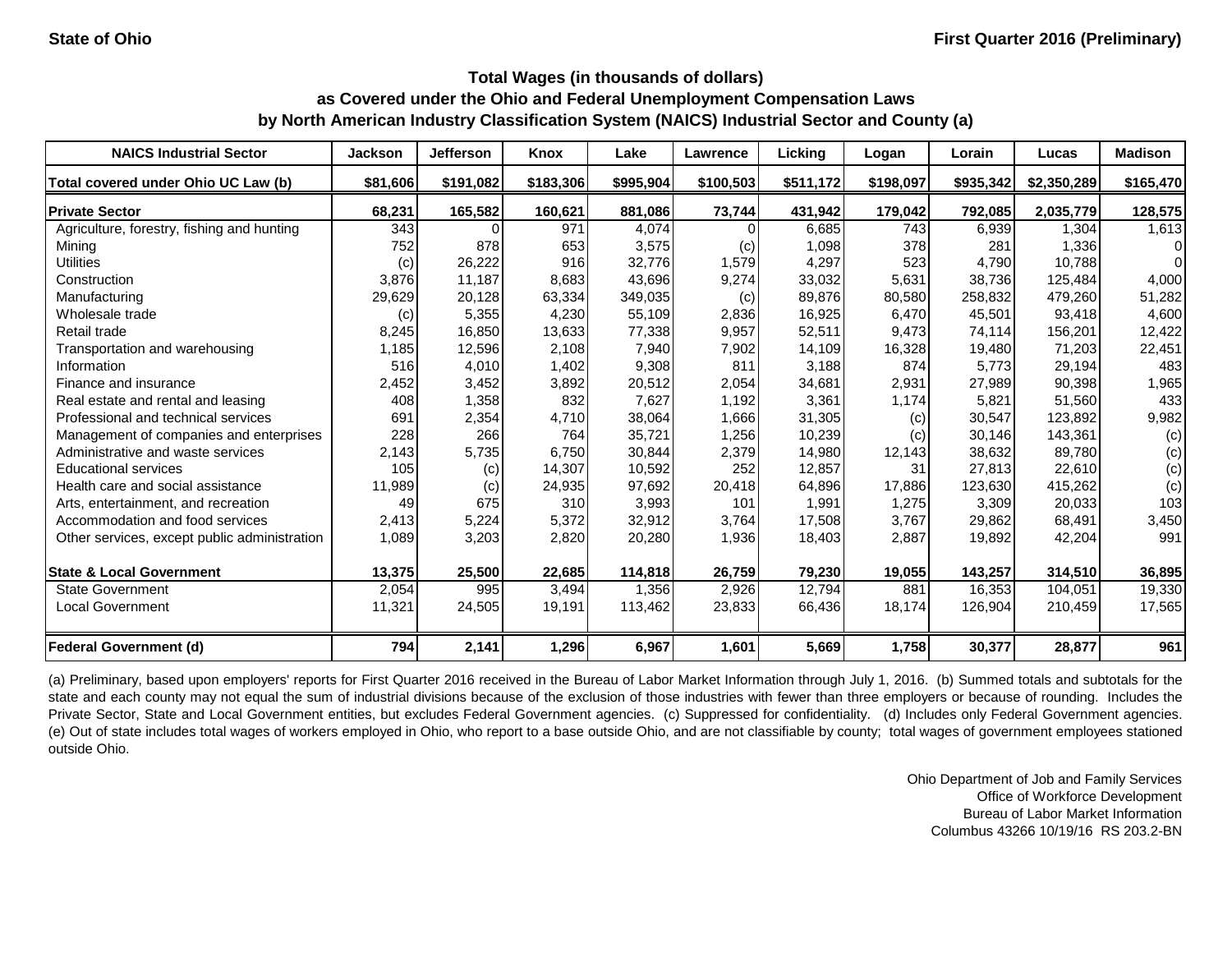| <b>NAICS Industrial Sector</b>               | <b>Mahoning</b> | <b>Marion</b> | <b>Medina</b> | <b>Meigs</b> | <b>Mercer</b> | Miami     | <b>Monroe</b> | Montgomery  | Morgan   | <b>Morrow</b> |
|----------------------------------------------|-----------------|---------------|---------------|--------------|---------------|-----------|---------------|-------------|----------|---------------|
| Total covered under Ohio UC Law (b)          | \$832,927       | \$218,919     | \$583,963     | \$22,965     | \$165,912     | \$373,956 | \$19,616      | \$2,658,155 | \$21,106 | \$48,204      |
| <b>Private Sector</b>                        | 700,852         | 177,877       | 518,092       | 15,052       | 142,617       | 327,994   | 14,173        | 2,366,392   | 16,127   | 34,983        |
| Agriculture, forestry, fishing and hunting   | 1,123           | 1,272         | 757           | 229          | (c)           | (c)       | 56            | 1,097       | (c)      | 244           |
| Mining                                       | 4,403           | 28            | 148           | 642          | (c)           | (c)       | 1,188         | 296         | (c)      | 87            |
| <b>Utilities</b>                             | 8,080           | 2,500         | (c)           | (c)          | (c)           | (c)       | 1,051         | (c)         | (c)      | (c)           |
| Construction                                 | 48,656          | 5,538         | 42,838        | 1,605        | 12,240        | 14,986    | 1,412         | 109,562     | 1,166    | 9,419         |
| Manufacturing                                | 104,491         | 61,055        | 113,071       | 1,221        | 62,522        | 128,713   | 461           | 339,692     | 5,427    | 10,797        |
| Wholesale trade                              | 55,842          | 8,408         | 45,113        | 288          | (c)           | (c)       | 1,040         | 132,706     | (c)      | 1,114         |
| Retail trade                                 | 74,231          | 17,479        | 51,649        | 2,923        | 12,093        | 31,067    | 1,679         | 155,444     | 1,529    | 3,555         |
| Transportation and warehousing               | 27,923          | 7,740         | (c)           | (c)          | 11,550        | 18,918    | 2,050         | (c)         | 21       | (c)           |
| Information                                  | 13,065          | 6,215         | 4,192         | 94           | 1,364         | 696       | (c)           | 134,416     | 194      | 147           |
| Finance and insurance                        | 28,531          | 4,339         | 18,111        | 1,100        | 8,208         | 9,179     | 1,261         | 170,015     | 596      | 635           |
| Real estate and rental and leasing           | 7,599           | 2,631         | 5,792         | 95           | 578           | 2,294     | 158           | 31.841      |          | 355           |
| Professional and technical services          | 32,815          | 2,141         | 24,201        | (c)          | 3,130         | (c)       | 389           | 204,923     | 493      | (c)           |
| Management of companies and enterprises      | 20,261          | 1,752         | 66,096        | (c)          | (c)           | (c)       |               | 80,354      |          | (c)           |
| Administrative and waste services            | 52,307          | 6,585         | 29,026        | 426          | (c)           | 12,224    | 476           | 114,253     | 124      | 579           |
| <b>Educational services</b>                  | 5,222           | 251           | 2,478         | (c)          | (c)           | 1,313     | (c)           | 66,449      |          | (c)           |
| Health care and social assistance            | 160,286         | 39,824        | 52,185        | (c)          | (c)           | 36,734    | (c)           | 573,351     | 2,340    | (c)           |
| Arts, entertainment, and recreation          | 5,680           | 330           | 2,671         |              | 268           | 769       | 21            | 12,983      | (c)      | 104           |
| Accommodation and food services              | 33,104          | 6,228         | 19,434        | 1,285        | 3,168         | 12,859    | 542           | 86,250      | (c)      | 1,014         |
| Other services, except public administration | 17,233          | 3,561         | 10,232        | 528          | 3,375         | 7,979     | (c)           | 50,890      | 120      | 531           |
| <b>State &amp; Local Government</b>          | 132,075         | 41,042        | 65,871        | 7,913        | 23,295        | 45,962    | 5,443         | 291,763     | 4,979    | 13,221        |
| <b>State Government</b>                      | 38,280          | 10,004        | 1,566         | 433          | 1,862         | 1,863     | 467           | 22,239      | 700      | 972           |
| Local Government                             | 93,795          | 31,038        | 64,305        | 7,480        | 21,433        | 44,099    | 4,976         | 269,524     | 4,279    | 12,249        |
| <b>Federal Government (d)</b>                | 17,822          | 1,472         | 4,768         | 728          | 1,123         | 2,424     | 517           | 80,040      | 479      | 473           |

(a) Preliminary, based upon employers' reports for First Quarter 2016 received in the Bureau of Labor Market Information through July 1, 2016. (b) Summed totals and subtotals for the state and each county may not equal the sum of industrial divisions because of the exclusion of those industries with fewer than three employers or because of rounding. Includes the Private Sector, State and Local Government entities, but excludes Federal Government agencies. (c) Suppressed for confidentiality. (d) Includes only Federal Government agencies. (e) Out of state includes total wages of workers employed in Ohio, who report to a base outside Ohio, and are not classifiable by county; total wages of government employees stationed outside Ohio.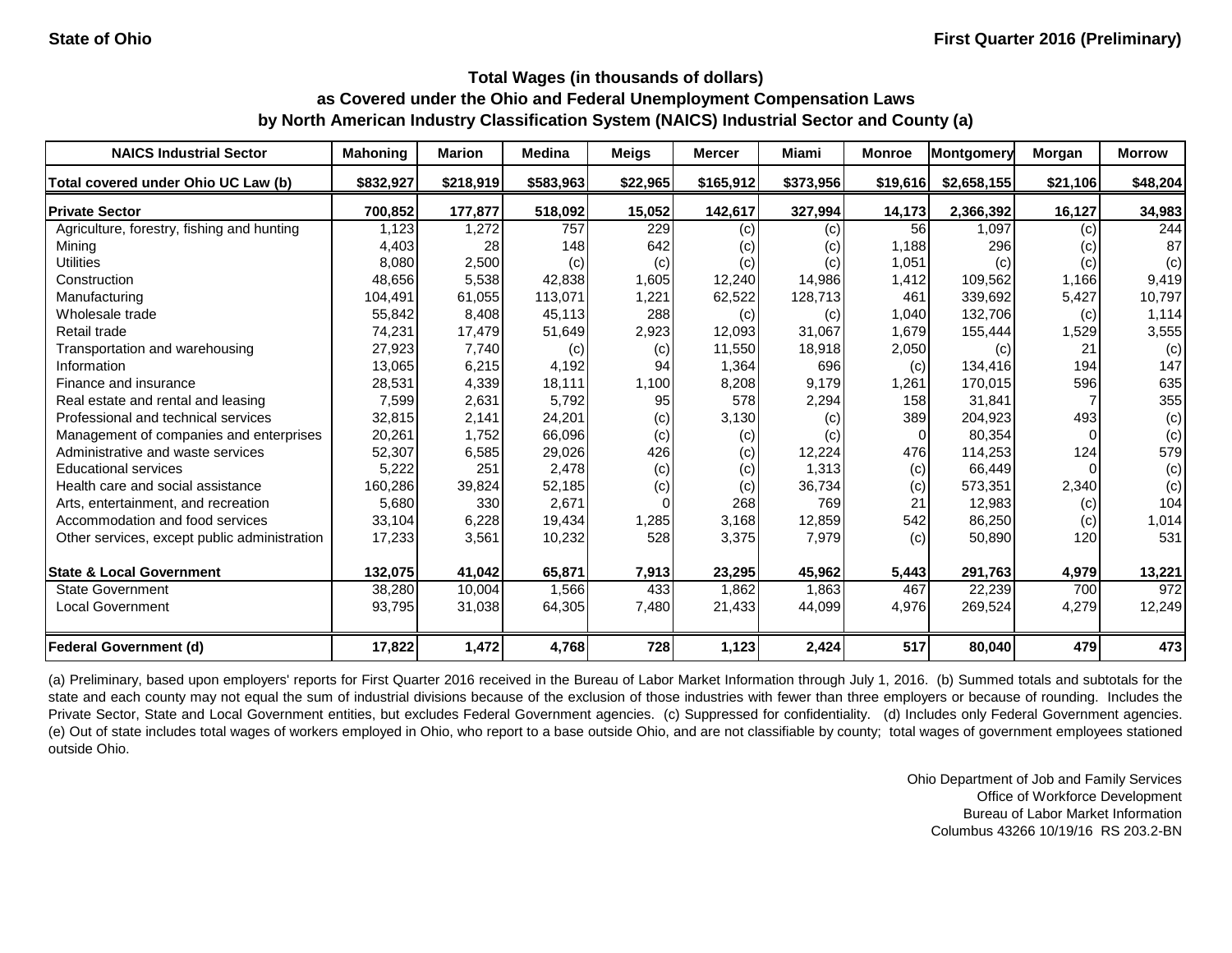| <b>NAICS Industrial Sector</b>               | <b>Muskingum</b> | <b>Noble</b> | <b>Ottawa</b> | Paulding | Perry    | Pickaway  | <b>Pike</b> | Portage   | <b>Preble</b> | <b>Putnam</b> |
|----------------------------------------------|------------------|--------------|---------------|----------|----------|-----------|-------------|-----------|---------------|---------------|
| Total covered under Ohio UC Law (b)          | \$286,243        | \$27,323     | \$126,904     | \$41,665 | \$44,508 | \$129,038 | \$106,103   | \$536,820 | \$88,362      | \$94,937      |
| <b>Private Sector</b>                        | 242,606          | 17,081       | 106,652       | 32,944   | 31,800   | 85,093    | 94,413      | 401,389   | 73,879        | 82,068        |
| Agriculture, forestry, fishing and hunting   | 131              | 0            | (c)           | 8,996    | 148      | (c)       | (c)         | 975       | (c)           | (c)           |
| Mining                                       | 5,620            | 3,732        | (c)           | 119      | 1,604    | (c)       | (c)         | 4,403     | (c)           | (c)           |
| <b>Utilities</b>                             | 6,097            | 53           | (c)           | (c)      | 721      | 700       | (c)         | (c)       | (c)           | (c)           |
| Construction                                 | 7,011            | 1,235        | 5,394         | 702      | 1,315    | 7,200     | 11,683      | 18,606    | 3,144         | 7,493         |
| Manufacturing                                | 36,632           | 2,388        | 28,098        | 13,069   | 9,086    | 29,902    | 7,482       | 134,367   | 41,317        | 40,858        |
| Wholesale trade                              | 11,114           | 845          | (c)           | 1,299    | 1,470    | 3,328     | (c)         | 47,411    | 2,559         | 5,097         |
| Retail trade                                 | 29,745           | 1,507        | 8,475         | 1,892    | 3,644    | 8,947     | 5,786       | 38,018    | 6,914         | 5,681         |
| Transportation and warehousing               | 16,883           | 1,873        | 2,228         | (c)      | 554      | 4,674     | 2,116       | (c)       | (c)           | (c)           |
| Information                                  | 5,769            | 99           | 622           | 134      | 181      | 694       | 262         | 5,531     | 228           | 583           |
| Finance and insurance                        | 9,415            | 1,083        | 3,590         | 938      | 1,359    | 2,966     | 2,075       | 8,598     | 2,132         | 3,419         |
| Real estate and rental and leasing           | 1,926            | 22           | 676           | 162      | 58       | 588       | 242         | 5,306     | 420           | 217           |
| Professional and technical services          | 7,211            | 1,037        | 1,742         | 752      | 787      | (c)       | (c)         | 20,786    | (c)           | 1,892         |
| Management of companies and enterprises      | 2,202            | (c)          | 1,295         | $\Omega$ | 1,254    | (c)       | (c)         | 16,380    | (c)           | $\Omega$      |
| Administrative and waste services            | 8,850            | (c)          | 1,365         | 572      | 1,975    | 3,160     | 38,937      | 13,987    | 1,194         | 2,299         |
| <b>Educational services</b>                  | (c)              |              | (c)           | (c)      | (c)      | 26        | 111         | 4,743     | (c)           | 458           |
| Health care and social assistance            | (c)              | 1,658        | (c)           | (c)      | (c)      | 12,710    | 11.110      | 40,215    | (c)           | 7,003         |
| Arts, entertainment, and recreation          | 984              | (c)          | 3,096         | (c)      | 60       | 230       | (c)         | 1,662     | 86            | 174           |
| Accommodation and food services              | 11,433           | (c)          | 4,409         | (c)      | 1,041    | 4,570     | (c)         | 17,834    | 2,840         | 1,874         |
| Other services, except public administration | 7,016            | 329          | 2,277         | 361      | 610      | 1,026     | 963         | 9,335     | 1,615         | 1,463         |
| <b>State &amp; Local Government</b>          | 43,637           | 10,242       | 20,252        | 8,721    | 12,708   | 43,945    | 11,690      | 135,431   | 14,483        | 12,869        |
| <b>State Government</b>                      | 3,861            | 6,424        | 1,884         | 382      | 569      | 19,675    | 938         | (c)       | 740           | 490           |
| <b>Local Government</b>                      | 39,776           | 3,818        | 18,368        | 8,339    | 12,139   | 24,270    | 10,752      | (c)       | 13,743        | 12,379        |
| <b>Federal Government (d)</b>                | 2,828            | 199          | 4,530         | 495      | 621      | 1,060     | 1,188       | 4,597     | 727           | 708           |

(a) Preliminary, based upon employers' reports for First Quarter 2016 received in the Bureau of Labor Market Information through July 1, 2016. (b) Summed totals and subtotals for the state and each county may not equal the sum of industrial divisions because of the exclusion of those industries with fewer than three employers or because of rounding. Includes the Private Sector, State and Local Government entities, but excludes Federal Government agencies. (c) Suppressed for confidentiality. (d) Includes only Federal Government agencies. (e) Out of state includes total wages of workers employed in Ohio, who report to a base outside Ohio, and are not classifiable by county; total wages of government employees stationed outside Ohio.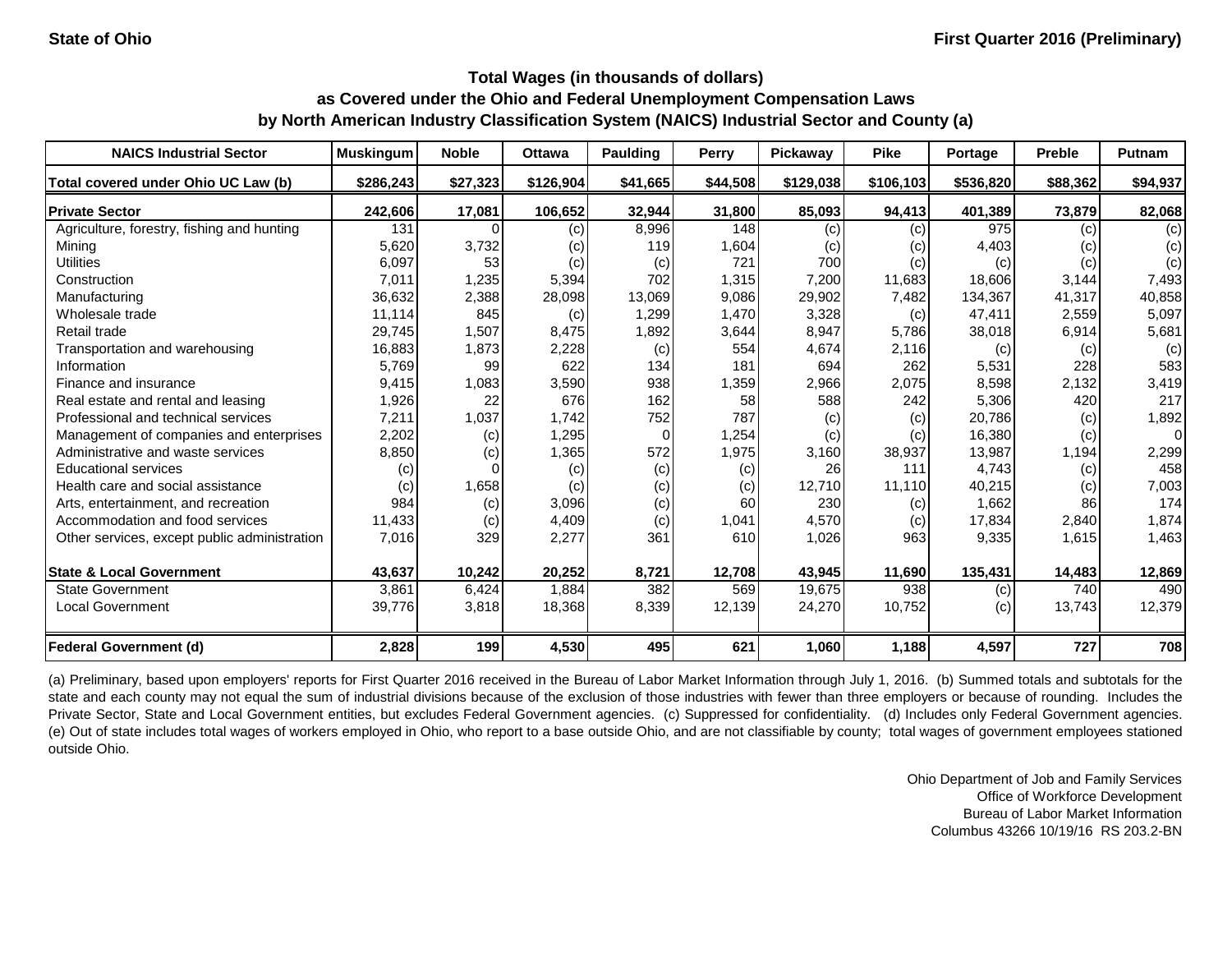| <b>NAICS Industrial Sector</b>               | <b>Richland</b> | <b>Ross</b> | <b>Sandusky</b> | <b>Scioto</b> | Seneca    | <b>Shelby</b> | <b>Stark</b> | <b>Summit</b> | <b>Trumbull</b> | Tuscarawas |
|----------------------------------------------|-----------------|-------------|-----------------|---------------|-----------|---------------|--------------|---------------|-----------------|------------|
| Total covered under Ohio UC Law (b)          | \$424,808       | \$250,994   | \$231,510       | \$193,546     | \$158,626 | \$299,217     | \$1,450,518  | \$3,182,544   | \$687,701       | \$306,501  |
| <b>Private Sector</b>                        | 354.625         | 198,598     | 203,285         | 147,189       | 135,942   | 275,105       | 1,277,315    | 2,862,849     | 596,036         | 264,559    |
| Agriculture, forestry, fishing and hunting   | (c)             | 582         | (c)             | (c)           | 426       | 976           | 1.693        | 212           | 587             | 825        |
| Mining                                       | (c)             | 199         | (c)             | (c)           | 1,469     |               | 6,342        | 1.103         | 1,016           | 19,257     |
| <b>Utilities</b>                             | (c)             | 4,483       | 1,081           | 1,937         | 2,363     | (c)           | 16,339       | 22,334        | (c)             | 1,625      |
| Construction                                 | 20,480          | 6,073       | 8,756           | 5,300         | 8,247     | 19,315        | 76,140       | 119,997       | 24,893          | 15,954     |
| Manufacturing                                | 111,047         | 61,298      | 105,805         | 14,476        | 48,825    | 168,956       | 325,719      | 410,328       | 235,540         | 80,758     |
| Wholesale trade                              | 18,136          | 5,137       | 6,143           | 3,076         | 8,120     | 12,310        | 74,258       | 202,100       | (c)             | 16,166     |
| Retail trade                                 | 40,120          | 24,518      | 17,574          | 19,982        | 14,442    | 11,888        | 113,479      | 212,377       | 60,378          | 25,412     |
| Transportation and warehousing               | (c)             | 7,308       | 6,791           | 3,860         | 6,021     | (c)           | 32,205       | 85,403        | 30,752          | 8,737      |
| Information                                  | 7,861           | 3,621       | 1,316           | 1,461         | 1,310     | 1,219         | 15,152       | 61,655        | 4,409           | 2,438      |
| Finance and insurance                        | 12,560          | 5,181       | 6,054           | 6,274         | 5,482     | 4,121         | 71,833       | 167,959       | 16,588          | 7,303      |
| Real estate and rental and leasing           | 2,708           | 865         | 3,218           | 1,435         | 492       | 819           | 14,060       | 25,915        | 7,586           | 2,504      |
| Professional and technical services          | 10,190          | 2,234       | 3,084           | 6,531         | (c)       | (c)           | 73,853       | 222,676       | 11,523          | 10,841     |
| Management of companies and enterprises      | 1,810           | 4,060       | 3,414           | 1,142         | (c)       | (c)           | 22,854       | 543,157       | 18,977          | 948        |
| Administrative and waste services            | 21,402          | 3,773       | 5,354           | 3,873         | 2,339     | 9,914         | 53,854       | 110,000       | 27,650          | 11,804     |
| <b>Educational services</b>                  | 2,501           | 612         | (c)             | 861           | 8,742     | 705           | 20,801       | 30,211        | 4,016           | 658        |
| Health care and social assistance            | 65,501          | 56,448      | (c)             | 65,511        | 16,228    | 17,575        | 262,218      | 492.363       | 90,585          | 40,982     |
| Arts, entertainment, and recreation          | 1,743           | 548         | 821             | 132           | 246       | 196           | 8,414        | 19,743        | 1,659           | 816        |
| Accommodation and food services              | 14,987          | 9,267       | 5,544           | 8,293         | 5,042     | 3,637         | 55,412       | 77,707        | 21,140          | 10,395     |
| Other services, except public administration | 8,117           | 2,392       | 4,079           | 2,889         | 2,865     | 3,836         | 32,686       | 57,610        | 12,897          | 7,137      |
| <b>State &amp; Local Government</b>          | 70,183          | 52,396      | 28,225          | 46,357        | 22,684    | 24,112        | 173,203      | 319,695       | 91,665          | 41,942     |
| <b>State Government</b>                      | 20,324          | 22,331      | 1,360           | 17,269        | 3,430     | 3,307         | 18,785       | 69,772        | 12,698          | 6,320      |
| <b>Local Government</b>                      | 49,859          | 30,065      | 26,865          | 29,088        | 19,254    | 20,805        | 154,418      | 249,923       | 78,967          | 35,622     |
| <b>Federal Government (d)</b>                | 9,375           | 28,241      | 1,309           | 2,065         | 1,439     | 814           | 14,071       | 28,038        | 6,861           | 3,533      |

(a) Preliminary, based upon employers' reports for First Quarter 2016 received in the Bureau of Labor Market Information through July 1, 2016. (b) Summed totals and subtotals for the state and each county may not equal the sum of industrial divisions because of the exclusion of those industries with fewer than three employers or because of rounding. Includes the Private Sector, State and Local Government entities, but excludes Federal Government agencies. (c) Suppressed for confidentiality. (d) Includes only Federal Government agencies. (e) Out of state includes total wages of workers employed in Ohio, who report to a base outside Ohio, and are not classifiable by county; total wages of government employees stationed outside Ohio.